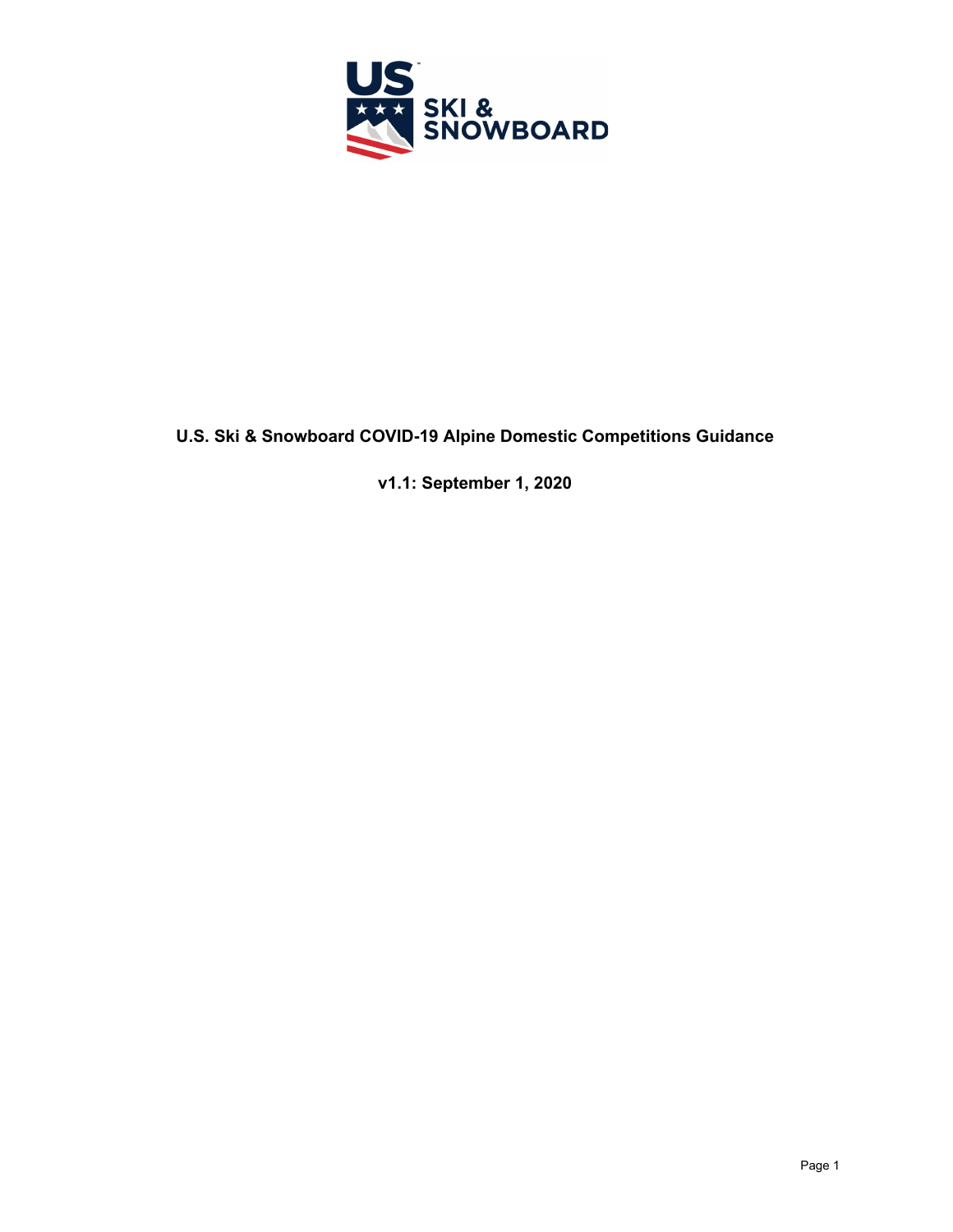

### **COVID-19 Alpine Strategic Planning Commission**

### **Members**

| Chip Knight (U.S. Ski & Snowboard) and Darryl Landstrom (ASC Chair) |
|---------------------------------------------------------------------|
| Troy Taylor and Gillian Bower (U.S. Ski & Snowboard)                |
| Alison Pitt (U.S. Ski & Snowboard)                                  |
| Paul Van Slyke (FIS NA TD Commissioner)                             |
| Charles Christianson (Alterra)                                      |
| Tracy Keller (GMVS)                                                 |
| Aldo Radamus (Team Summit CO)                                       |
| Andy LeRoy (DU)                                                     |
|                                                                     |

#### **Goals**

- Provide rules and direction for hosting alpine ski races during the COVID-19 pandemic (COVID-19 is extremely contagious and is believed to spread mainly from person-to-person contact and can lead to severe illness and death).
- Help to minimize the risk and spread of COVID-19 infection at U.S. Ski & Snowboard races
	- U.S. Ski & Snowboard to provide best practice direction on social distancing, forms for clubs/teams to manage pre-screen questionnaires and daily symptom checks
	- Compliance with local health authority mandates and diligence in hosting events gives everyone the best opportunity to avoid cancelations
	- Partner with our host resorts for hosting alpine ski races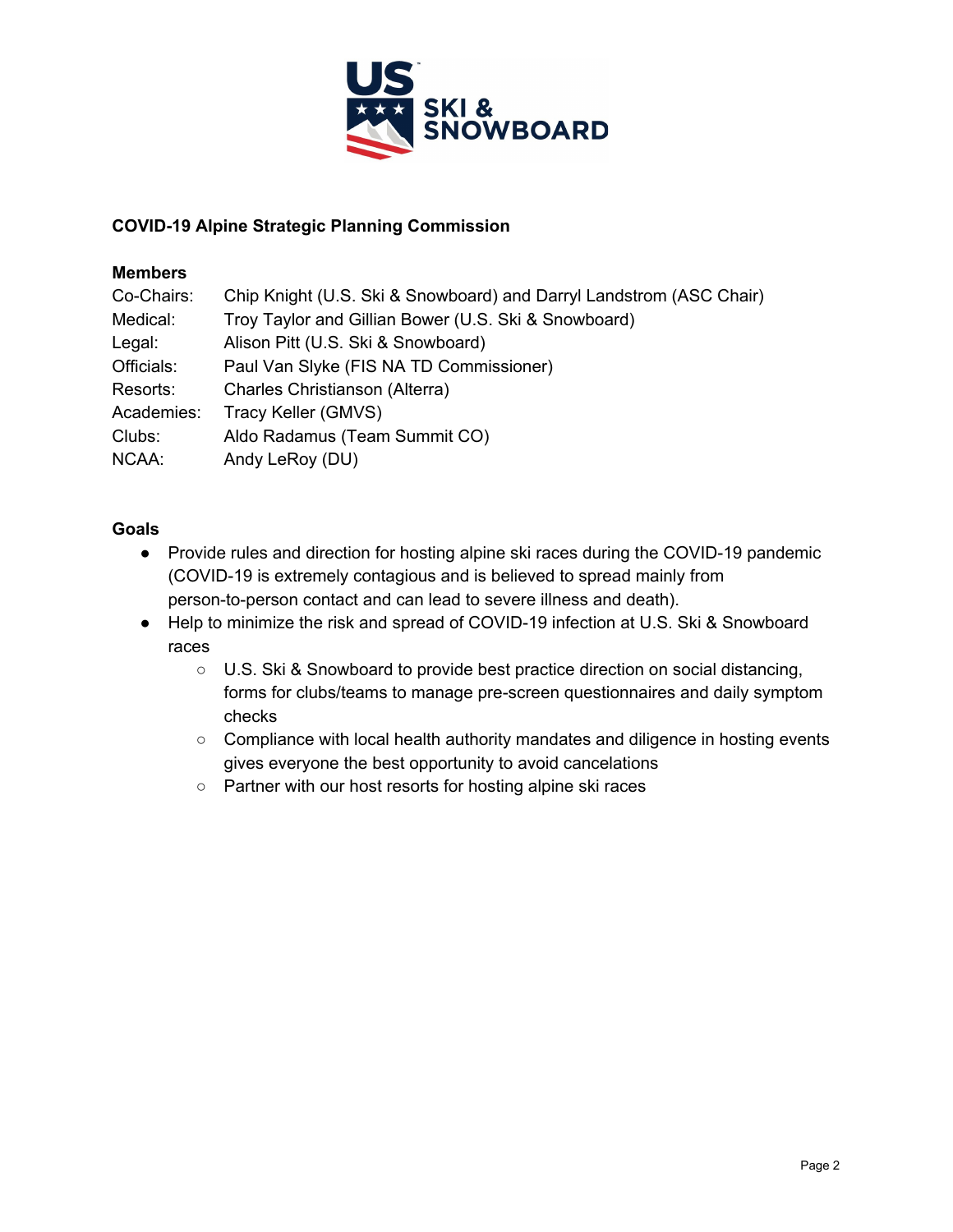

#### **I. Introduction**

U.S. Ski & Snowboard is committed to assisting all members, clubs, volunteers and competition organizers navigate the upcoming 2020-21 domestic competition season as impacted by the COVID-19 global pandemic. We recognize that COVID-19 has impacted different parts of the country in different ways and with different timing. COVID-19 is extremely contagious and is believed to spread mainly from person-to-person contact and can lead to severe illness and death.

All U.S. Ski & Snowboard members and participants are expected to follow all local, state and federal public health mandates during competition participation. Everyone's compliance and diligence are required in order to help minimize risk in the competitive environment and the ability to run a 2020-21 competitive season. Compliance with mandates and diligence in hosting events gives everyone the best opportunity to avoid cancellations.

This alpine guidance document (Alpine Guidance) on domestic alpine competition hosting considerations during the COVID-19 pandemic has been developed by the COVID-19 Alpine Strategic Planning Commission and is intended to guide the planning of all domestic FIS and U.S. Ski & Snowboard sanctioned alpine ski racing competitions. Other sport-specific protocols will be released separately and in a timely manner. The Alpine Guidance is based on [U.S.](https://usskiandsnowboard.org/covid-19/return-competition) Ski & Snowboard's COVID-19 Domestic [Competitions](https://usskiandsnowboard.org/covid-19/return-competition) Guidance and includes portions of specific content from the U.S. Olympic and Paralympic Committee (USOPC) and the U.S. Centers for Disease Control and Prevention (CDC).

Primary considerations for returning to domestic competition are the rules and regulations set forth by public health authorities and state and local governments, which will be different across the country. The secondary considerations should be the specific recommendations set forth in this document and U.S. Ski & [Snowboard's](https://usskiandsnowboard.org/covid-19/return-competition) Guidance. In either case (State/Local or U.S. Ski & Snowboard), the portions of each regulation which are more restrictive should be the guidance that is followed. This also does not prevent associations, local clubs, and competition organizers from adopting even more strict or more conservative approaches than those mandated by local public health authorities or recommended by the U.S. Ski & Snowboard Guidance.

This Alpine Guidance should be considered a "living document." This document's criteria and recommendations are based on known factors at the time of writing. As more information becomes available concerning alpine competition and COVID-19, this Alpine Guidance will be updated as appropriate, and new version(s) released to the U.S. Ski & Snowboard alpine membership and competition organizers.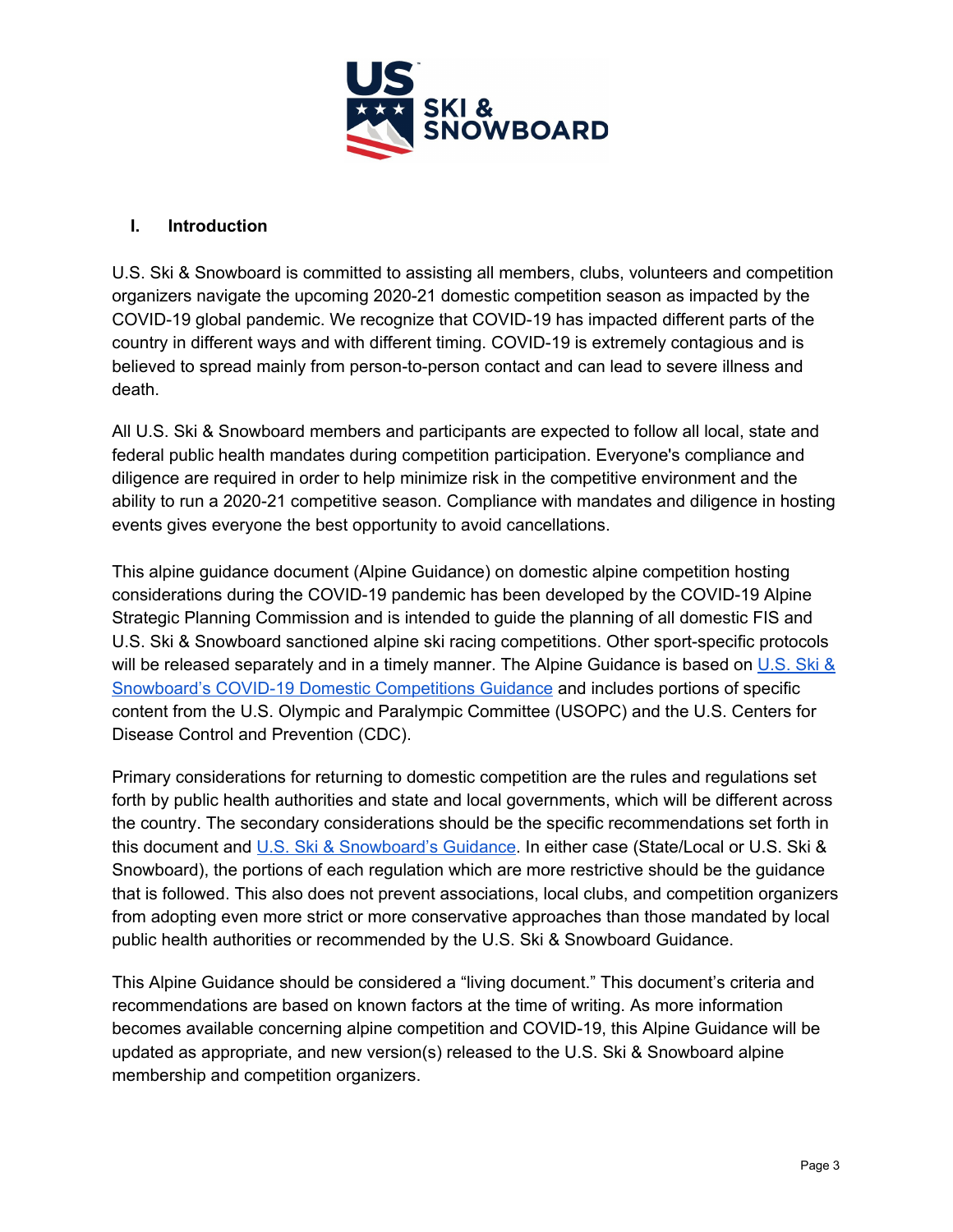

U.S. Ski & Snowboard COVID-19 mitigation documents are designed to help reduce potential exposure and mitigate risk of viral transmission. However, they are not all encompassing and while they provide guidance for a wide range of scenarios, they do not account for every variable. Until a vaccine or other therapeutics are widely available, there will be an underlying, inherent risk of COVID-19 exposure and contraction when leaving the confines of one's home. Preventative measures cannot guarantee that you will not become infected with COVID-19.

## **II. General**

As per CDC [considerations,](https://www.cdc.gov/coronavirus/2019-ncov/community/schools-childcare/youth-sports.html) the risk of COVID-19 spread increases in youth sports settings as follows:

- **Lowest Risk:** Performing skill-building drills or conditioning at home, alone or with family members.
- **Increasing Risk:** Team-based practice.
- **More Risk:** Within-team competition.
- **Even More Risk:** Full competition between teams from the same local geographic area.
- **Highest Risk:** Full competition between teams from different geographic areas.

Consideration of the inherent potential for disease transmission associated with different sports should be part of the planning process. Per the [USOPC](https://www.teamusa.org/coronavirus)'s Return to Event Considerations, skiing and snowboarding are sports that are conducted outdoors and, in many circumstances, can account for physical distancing and proper sanitization procedures, and therefore can be planned according to public health mandates.

## **Definitions**

U.S. Ski & Snowboard defines the below terms as follows for the purpose of this Alpine Guidance:

- **Close [contact](https://www.cdc.gov/coronavirus/2019-ncov/php/contact-tracing/contact-tracing-plan/appendix.html#contact):** any individual who was within six (6) feet of an infected person for at least 15 minutes starting from two (2) days before illness onset (or, for asymptomatic patients, two (2) days prior to positive specimen collection) until the time the patient is isolated.
- **● Physical distancing:** minimum six (6) feet at rest and minimum ten (10) feet while exercising.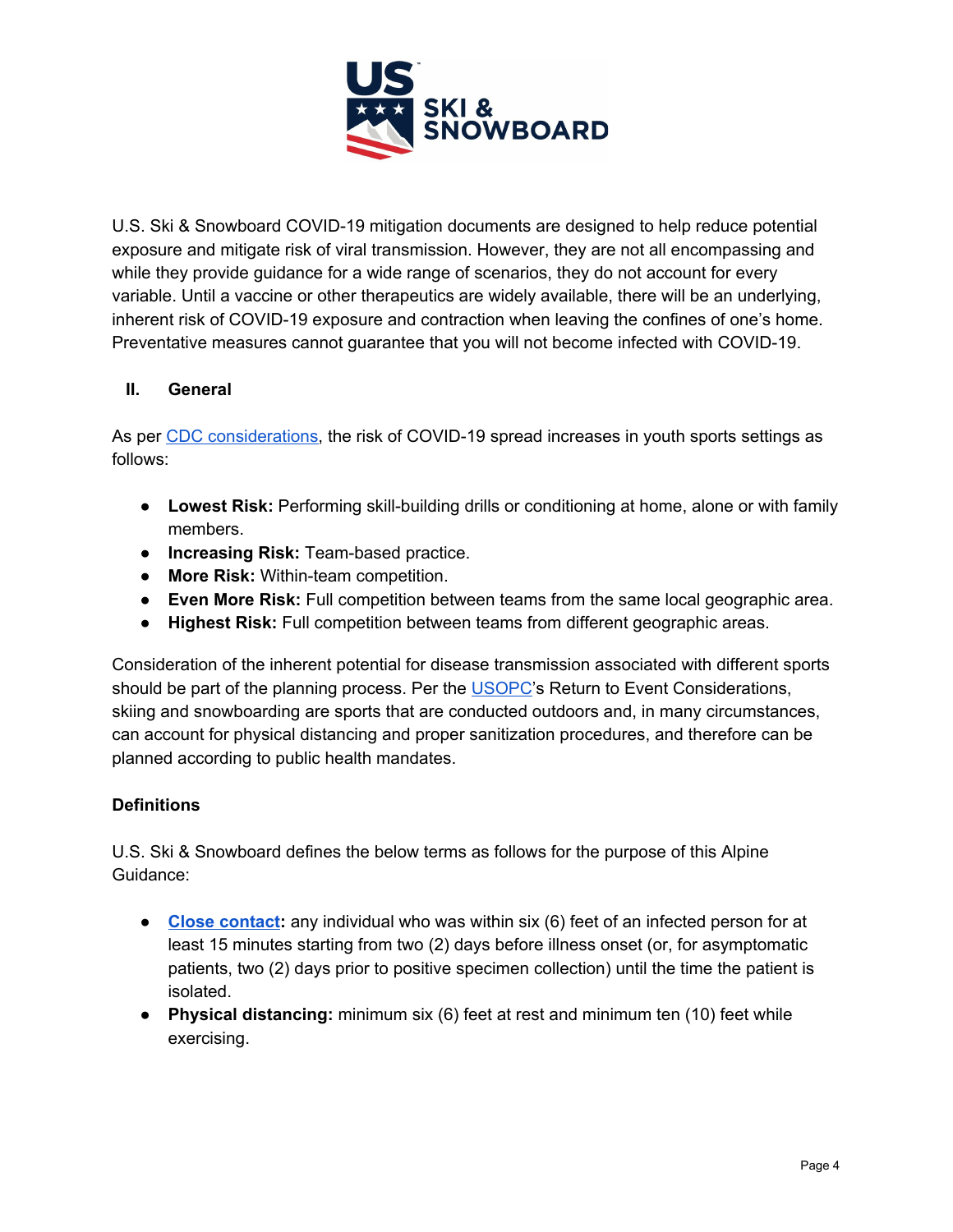

### **Do not compete/travel to a competition venue if you:**

- ❏ Are exhibiting any symptoms of [COVID-19](https://www.cdc.gov/coronavirus/2019-ncov/symptoms-testing/symptoms.html). Symptoms range from mild to severe illness and may appear 2-14 days after exposure to the virus, including: fever or chills, cough, shortness of breath or difficulty breathing, fatigue, muscle or body aches, headache, new loss of taste or smell, sore throat, congestion or runny nose, nausea or vomiting, and diarrhea.
- ❏ Have been in close, sustained contact with someone with COVID-19 in the last 14 days.
	- ❏ Athletes and staff should complete a pre-screen questionnaire [\(example](https://usskiandsnowboard.org/sites/default/files/files-resources/files/2020/COVID%20Website%20Resource%20-%20Pre%20Screen.pdf)) to verify the above.
- ❏ Consult with a healthcare professional if you are at higher risk of developing a serious disease.

### **In the event of symptoms or positive test reported:**

- 1. Do not take public transportation if you are sick or exhibiting symptoms, or have tested positive for COVID-19. Immediately separate anyone who has tested positive of has COVID-19 [symptoms](https://www.cdc.gov/coronavirus/2019-ncov/symptoms-testing/symptoms.html) (i.e., fever, cough, shortness of breath). The local healthcare facility should be notified and arrangements should be made to transport the individual home or to the facility as directed.
- 2. Individuals who have had close contact with a person who has [symptoms](https://www.cdc.gov/coronavirus/2019-ncov/symptoms-testing/symptoms.html) or has tested positive should be isolated and should quarantine for 14 days at the competition site, or at home if they are able to travel alone (i.e. in a car by themselves).
- 3. In accordance with state and local privacy and confidentiality laws and regulations, notify local health [officials](https://www.cdc.gov/publichealthgateway/healthdirectories/index.html), staff, participants and families immediately of any case of COVID-19 while maintaining confidentiality in accordance with the **[Americans](https://www.eeoc.gov/facts/pandemic_flu.html) with** [Disabilities](https://www.eeoc.gov/facts/pandemic_flu.html) Act (ADA) and other applicable laws and regulations.
- 4. Close off areas used by a sick person and do not use these areas until after [cleaning](https://www.cdc.gov/coronavirus/2019-ncov/community/clean-disinfect/index.html) and [disinfecting](https://www.cdc.gov/coronavirus/2019-ncov/community/clean-disinfect/index.html) them (for outdoor areas, this includes surfaces or shared objects in the area, if applicable).
- 5. Wait at least 24 hours before cleaning and disinfecting. If 24 hours is not feasible, wait as long as possible. Ensure safe and [correct](https://www.cdc.gov/coronavirus/2019-ncov/community/disinfecting-building-facility.html) use and storage of [cleaning](https://www.epa.gov/pesticide-registration/list-n-disinfectants-use-against-sars-cov-2) and disinfection products, including storing them securely away from children. Always use proper personal protection equipment with any cleaning and disinfecting steps.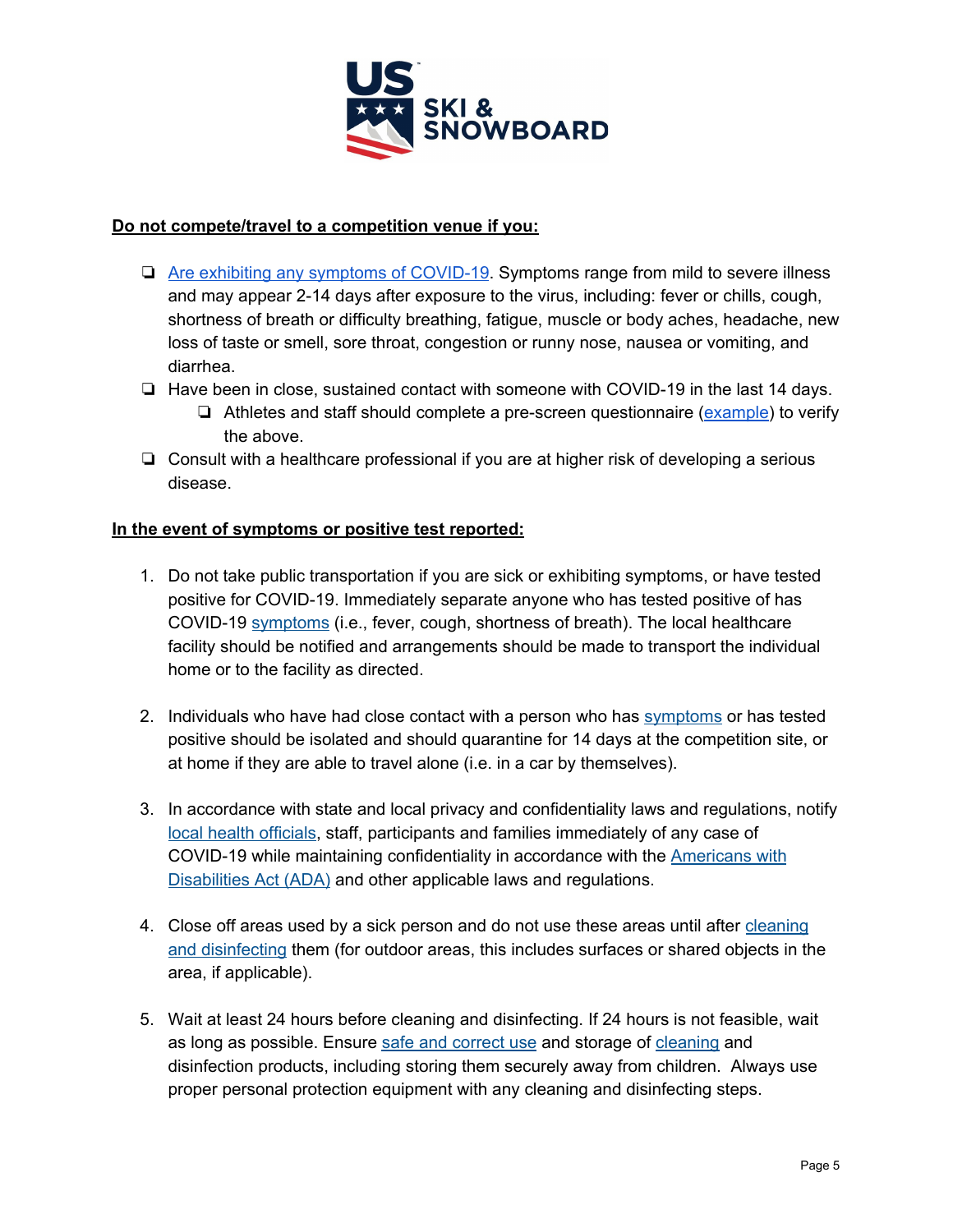

# **III. New Alpine Policies and Procedures for Season 2020-21**

# **This Alpine Guidance is supplemental to the U.S. Ski & [Snowboard](https://usskiandsnowboard.org/covid-19/return-competition) Guidance, both documents should be considered for competition planning and participation.**

- 1. COVID-19 Coordinator is required as part of the Race Organizing Committee (ROC)
	- a. Requirements
		- i. Medical background preferred.
		- ii. U.S. Ski & Snowboard Volunteer membership required.
	- b. Duties include, but are not limited to:
		- i. Works with local health authority on specific rules and regulations around COVID-19, including but not limited to: mass gathering limits, out-of-state quarantine rules (if any) and emergency protocols
		- ii. Works with venue/resort partner for specific COVID-19 policies and procedures (including ski patrol and emergency protocols).
		- iii. Acts as the central contact point for all COVID-19 questions and concerns.
		- iv. Collaborates with local health authority and ski area management, in conjunction with the ROC, to determine appropriate field size for the race.
		- v. Working with the ROC, communicates to all participants about the risks of COVID-19, symptoms of COVID-19, transmission routes, mitigation strategies, and any additional local safety protocols.
		- vi. Working with the ROC, communicates social distancing rules for liftlines, chairlifts, and indoor lodge facilities.
		- vii. Working with the ROC, recommends older individuals and/or people of any age with underlying health conditions, or those living with or that have consistent contact with those populations, consider limiting their participation, or not participating.
		- viii. Working with the Team Captains, verifies that participants (athletes, coaches, officials, and volunteers) pre-screen questionnaires [\(example\)](https://usskiandsnowboard.org/sites/default/files/files-resources/files/2020/COVID%20Website%20Resource%20-%20Pre%20Screen.pdf) are completed before each competition or series of competitions.
		- ix. Working with the Team Captains, verifies that participants (athletes, coaches, officials, and volunteers) symptom checks [\(example](https://usskiandsnowboard.org/sites/default/files/files-resources/files/2020/COVID%20Website%20Resource%20-%20Symptom%20check.pdf)) are completed daily the morning of each race day.
		- x. Follows protocols in the event of symptoms or a positive test reported (outlined above in section II).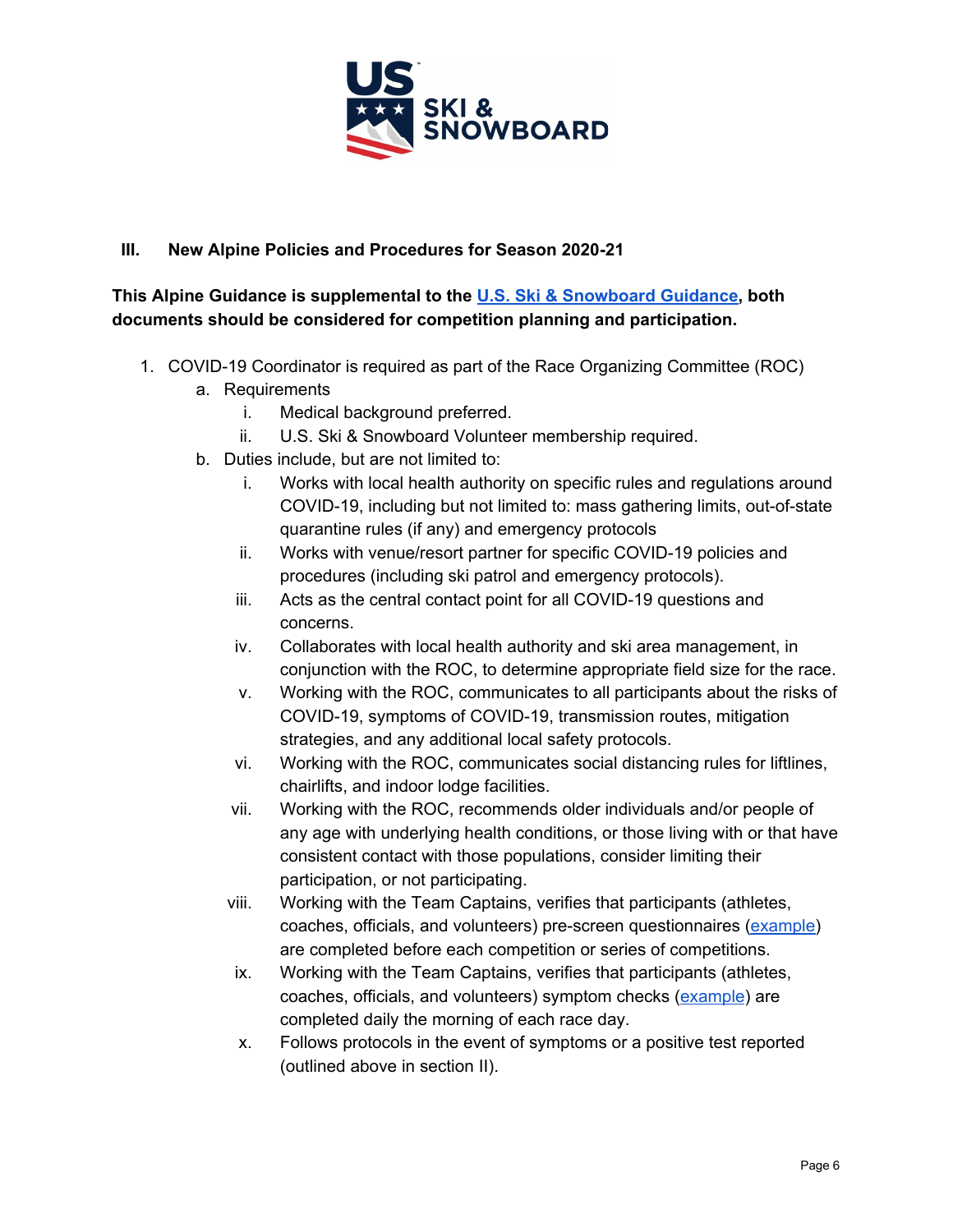

- xi. Communicates, in collaboration with the relevant club, if a participant becomes symptomatic during or within 48 hours after the race
	- 1. Inform U.S. Ski & Snowboard for monitoring purposes and external communications protocols (contact U.S. Ski & Snowboard Sports Medicine Director & Lead Physical Therapist Gillian Bower, gillian.bower@usskiandsnowboard.org)
	- 2. Any participant who tests positive for COVID-19 must follow U.S. Ski & Snowboar[d](https://usskiandsnowboard.org/covid-19/return-after-being-covid-19-positive) [Return](https://usskiandsnowboard.org/covid-19/return-after-being-covid-19-positive) to Sport guidelines
	- 3. Any participant who has had close contact with a positive COVID-19 case must follow CDC [W](https://www.cdc.gov/coronavirus/2019-ncov/if-you-are-sick/quarantine.html?CDC_AA_refVal=https%3A%2F%2Fwww.cdc.gov%2Fcoronavirus%2F2019-ncov%2Fif-you-are-sick%2Fquarantine-isolation.html)hen to [Quarantine](https://www.cdc.gov/coronavirus/2019-ncov/if-you-are-sick/quarantine.html?CDC_AA_refVal=https%3A%2F%2Fwww.cdc.gov%2Fcoronavirus%2F2019-ncov%2Fif-you-are-sick%2Fquarantine-isolation.html) guidelines before participating in a subsequent U.S. Ski & Snowboard race
- 2. All race participants (athletes, coaches, officials, and volunteers) must complete a pre-screen questionnaire [\(example\)](https://usskiandsnowboard.org/sites/default/files/files-resources/files/2020/COVID%20Website%20Resource%20-%20Pre%20Screen.pdf) within 24-48 hours before the start of the competition or series of competitions.
	- a. Team Captains must confirm all athletes and coaches have completed a pre-screen questionnaire.
	- b. All officials and volunteers must submit a pre-screen questionnaire to the COVID-19 Coordinator before each race day.
- 3. All race participants (athletes, coaches, officials, and volunteers) must complete a daily symptom check [\(example](https://usskiandsnowboard.org/sites/default/files/files-resources/files/2020/COVID%20Website%20Resource%20-%20Symptom%20check.pdf)) the morning of each race day.
	- a. Team Captains must confirm all athletes and coaches have completed a daily symptom check.
	- b. All officials and volunteers must submit a daily symptom check to the COVID-19 Coordinator before each race day.
- 4. All Team Captains Meetings will be virtual. All race documents will be delivered electronically.
	- a. All attending coaches must register for the race electronically, with a valid U.S. Ski & Snowboard membership and a current email address and cell phone number.
	- b. Reports by the Referee will be posted electronically. Notification of protests must be made electronically, in accordance with the protest period deadlines. Protest hearings should be done in person, with proper face coverings and in observation of social distancing rules.
	- c. Venues with no wifi or cell service will require an alternative plan for distribution of race documents that adheres to social distancing rules.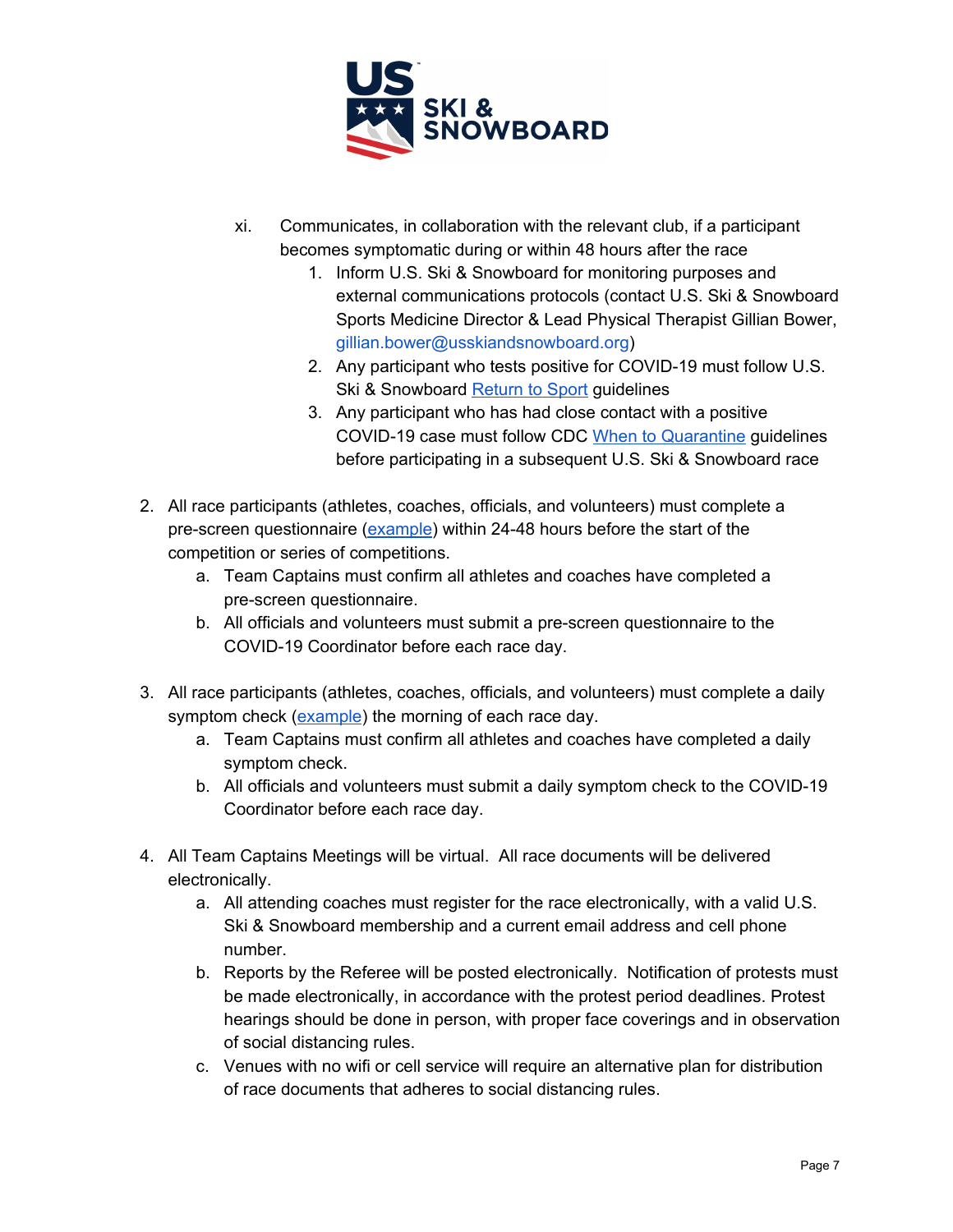

- 5. One-way passage required for registration and lift tickets to be collected by Team Captain.
	- a. Online registration and entry payment is preferred.
	- b. Athletes will be provided with one bib for the duration of the races at the venue.
	- c. All bibs must be cleaned before the competition.
- 6. As a directive of the Jury at every competition, face coverings are required by all participants (athletes, coaches, officials, and volunteers) at all times when not socially distanced (less than 6 feet from others), except for training or racing. Competitors may remove their face covering in the start but must put it back on before leaving the finish corral. Non-compliance may result in sanction in accordance with ICR/ACR 223.1.1.
- 7. Inspection times will be scheduled at intervals by team. Teams must maintain at least six feet of distance between one another during inspection.
- 8. Non-scored races will be seeded by teams. The start order can be reversed for the second run.
- 9. Start areas must be expanded with team zones demarcated six feet apart from each other.
- 10. Physical scoreboards are prohibited. Unofficial results to be posted on a live timing website. Official results to be distributed electronically.
- 11. In-person awards ceremonies are prohibited. Recommendation to celebrate the winners virtually, for example with action photos on social media.
- 12. Any participant who tests positive for COVID-19 within 48 hours after the conclusion of the race must contact the race's COVID Coordinator to initiate proper protocols, and must follow U.S. Ski & Snowboar[d](https://usskiandsnowboard.org/covid-19/return-after-being-covid-19-positive) [Return](https://usskiandsnowboard.org/covid-19/return-after-being-covid-19-positive) to Sport guidelines.
- 13. Recommended to limit participant access to indoor facilities, and to minimize downtime for athletes during the day.
	- a. Areas below finish can be expanded with team zones demarcated that are six feet apart from each other. The use of well-ventilated tents and heat lamps can be encouraged to provide shelter and warmth for participants on cold winter days.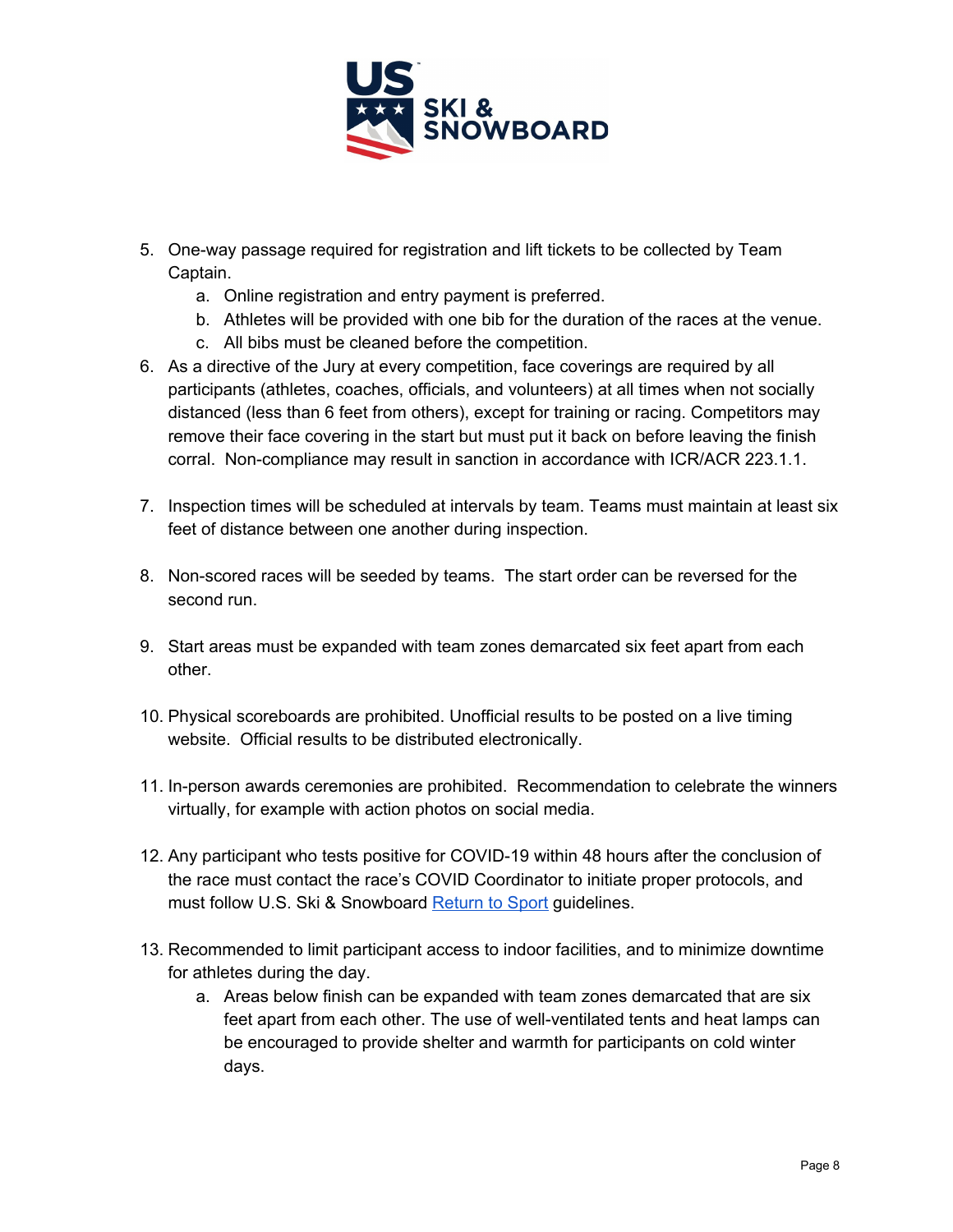

- b. For venues with parking lots nearby, vehicles can be used to keep participants warm.
- c. Programming should be considered to keep participants engaged through the day.
- 14. Recommended to limit any nonessential visitors, spectators, volunteers, and activities involving external groups or organizations where spacing and social distancing cannot be maintained, especially with individuals not from the local geographic area (e.g., community, town, city, or county). Spectators in attendance must adhere to local health guidelines, limiting gatherings and contact with individuals where spacing of at least 6 feet between people cannot be maintained. No spectators permitted inside the race arena.
- 15. Calendaring Principals:
	- a. Out of country racing is discouraged unless the experience is critically important for an athlete's career development.
		- i. Athletes must have a FIS world rank better than 350 on the current FIS List to be eligible to enter any races outside of North America, unless participating in a U.S. Ski & Snowboard regionally or nationally sanctioned trip.
			- 1. USA athletes who reside in a foreign country, or who are attending school in a foreign country, are exempt from this regulation.
			- 2. Travel to Far East Cup (FEC) races is highly discouraged. FEC results will not be considered in U.S. Ski Team selection criteria.
	- b. Adjustments to the NorAm calendar will be determined by the NorAm Subcommittee.
	- c. Regional FIS racing starts no earlier than the 2nd weekend in December.
	- d. Divisional U.S. Ski & Snowboard racing (except Masters) starts no earlier than January 1.
	- e. Out-of-division U.S. Ski & Snowboard racing is prohibited for U16 and older athletes (except Masters) until after February 1.
	- f. Out-of-division U.S. Ski & Snowboard racing is prohibited for U14 and younger athletes during the 2020-21 season.
	- g. U16 Regional and National Championships, Junior Nationals, and U.S. Alpine Championships will be calendared subject to county, state and federal rules.
	- h. U16 and U19 National Performance Series will not be held during the 2020-21 season.
	- i. U16 European trips will not be calendared for the 2020-21 season.